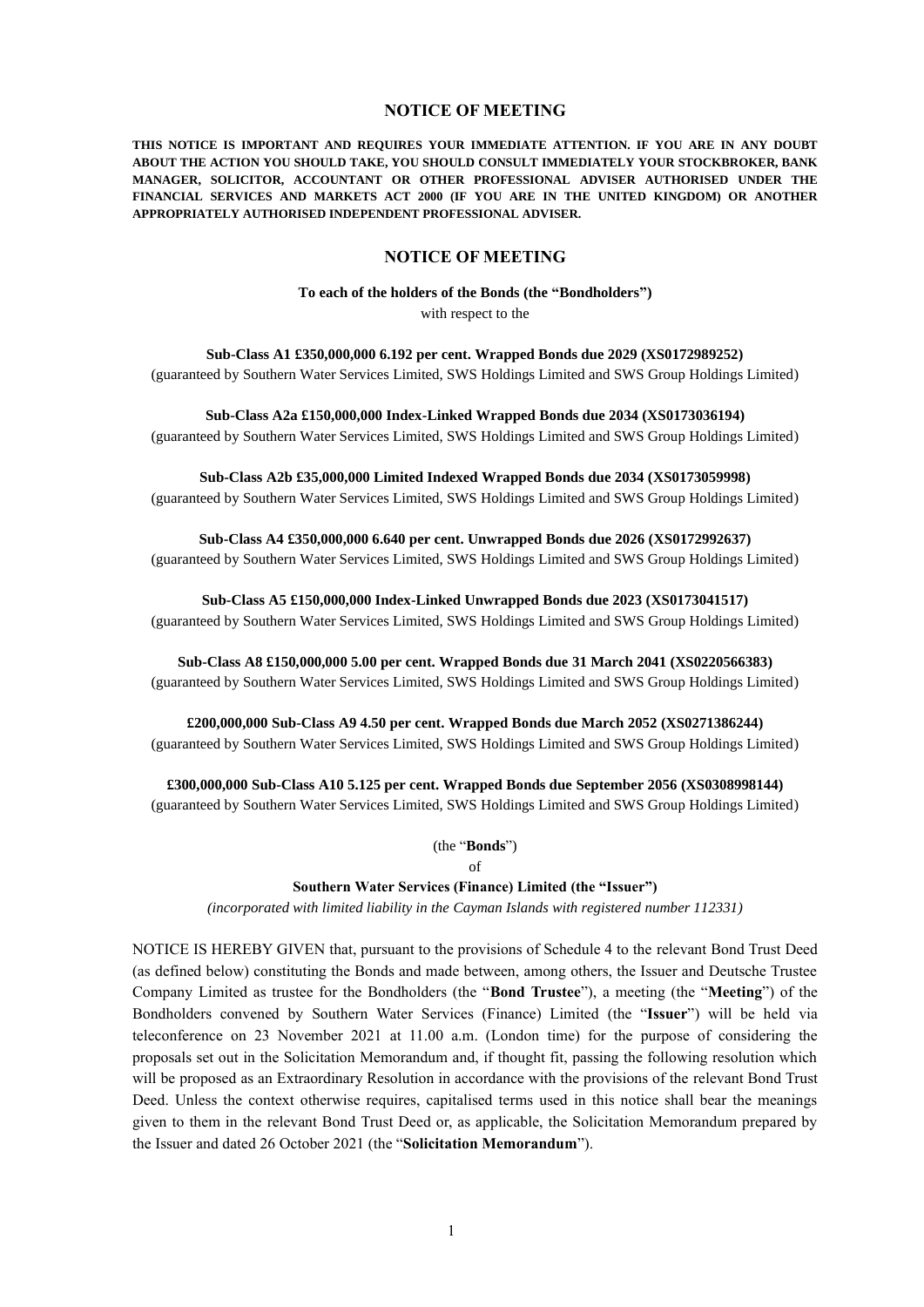# **EXTRAORDINARY RESOLUTION**

"THAT THIS MEETING (the "**Meeting**") of the holders (the "**Bondholders**") of the following series of Class A Bonds:

- Sub-Class A1 £350,000,000 6.192 per cent. Wrapped Bonds due 2029 issued on 23 July 2003 (the  $(i)$ "**Sub-Class A1 Bonds**");
- $(ii)$ Sub-Class A2a £150,000,000 Index-Linked Wrapped Bonds due 2034 issued on 23 July 2003 (the "**Sub-Class A2a Bonds**");
- Sub-Class A2b £35,000,000 Limited Indexed Wrapped Bonds due 2034 issued on 23 July 2003 (the  $(iii)$ "**Sub-Class A2b Bonds**");
- $(iv)$ Sub-Class A4 £350,000,000 6.640 per cent. Unwrapped Bonds due 2026 issued on 23 July 2003 (the "**Sub-Class A4 Bonds**");
- Sub-Class A5 £150,000,000 Index-Linked Unwrapped Bonds due 2023 issued on 23 July 2003 (the  $(v)$ "**Sub-Class A5 Bonds**");
- $(vi)$ Sub-Class A8 £150,000,000 5.00 per cent. Wrapped Bonds due 31 March 2041 issued on 27 May 2005 (the "**Sub-Class A8 Bonds**");
- £200,000,000 Sub-Class A9 4.50 per cent. Wrapped Bonds due March 2052 issued on 18 October 2006 (the "**Sub-Class A9 Bonds**"); and
- £300,000,000 Sub-Class A10 5.125 per cent. Wrapped Bonds due September 2056 issued on 17 July 2007 (the "**Sub-Class A10 Bonds**"),

each guaranteed by Southern Water Services Limited, SWS Holdings Limited and SWS Group Holdings Limited (each a "**Guarantor**" and together, the "**Guarantors**"), (together, the "**Bonds**") issued by Southern Water Services (Finance) Limited (the "**Issuer**") and constituted by:

- (a) in the case of the Sub-Class A1 Bonds, the Sub-Class A2a Bonds, the Sub-Class A2b Bonds, the Sub-Class A4 Bonds and the Sub-Class A5 bonds, a trust deed originally dated 23 July 2003;
- (b) in the case of the Sub-Class A7 Bonds and the Sub-Class A8 Bonds, a trust deed dated 23 July 2003 as amended by a Deed of Amendment dated 20 May 2005; and
- (c) in the case of the Sub-Class A9 Bonds and the Sub-Class A10 Bonds, a trust deed dated 23 July 2003 as amended by a Deed of Amendment dated 20 May 2005, and as further amended by a Second Deed of Amendment dated 13 October 2006,

(each a "**Bond Trust Deed**"), in each case, between, amongst others, the Issuer and Deutsche Trustee Company Limited (the "**Bond Trustee**"), by Extraordinary Resolution (as defined in the relevant Bond Trust Deed) HEREBY:

- (1) sanctions and approves the STID Proposal to which this Extraordinary Resolution relates, which is defined and described in the Solicitation Memorandum (as defined below);
- (2) assents to and authorises, directs, requests and empowers the Bond Trustee to (i) vote in favour of the STID Proposal and (ii) take all other actions including executing any other documents necessary, desirable or expedient in connection with the STID Proposal from SWS dated 26 October 2021 and the amendments and consents proposed in such STID Proposal;
- (3) authorises, ratifies, sanctions, directs, requests, instructs and empowers the Bond Trustee to concur with and (where applicable) execute, authorise and/or direct the Security Trustee to execute (i) the amendment documentation in respect of the CTA, MDA, STID, the SW Tax Deed of Covenant, the CP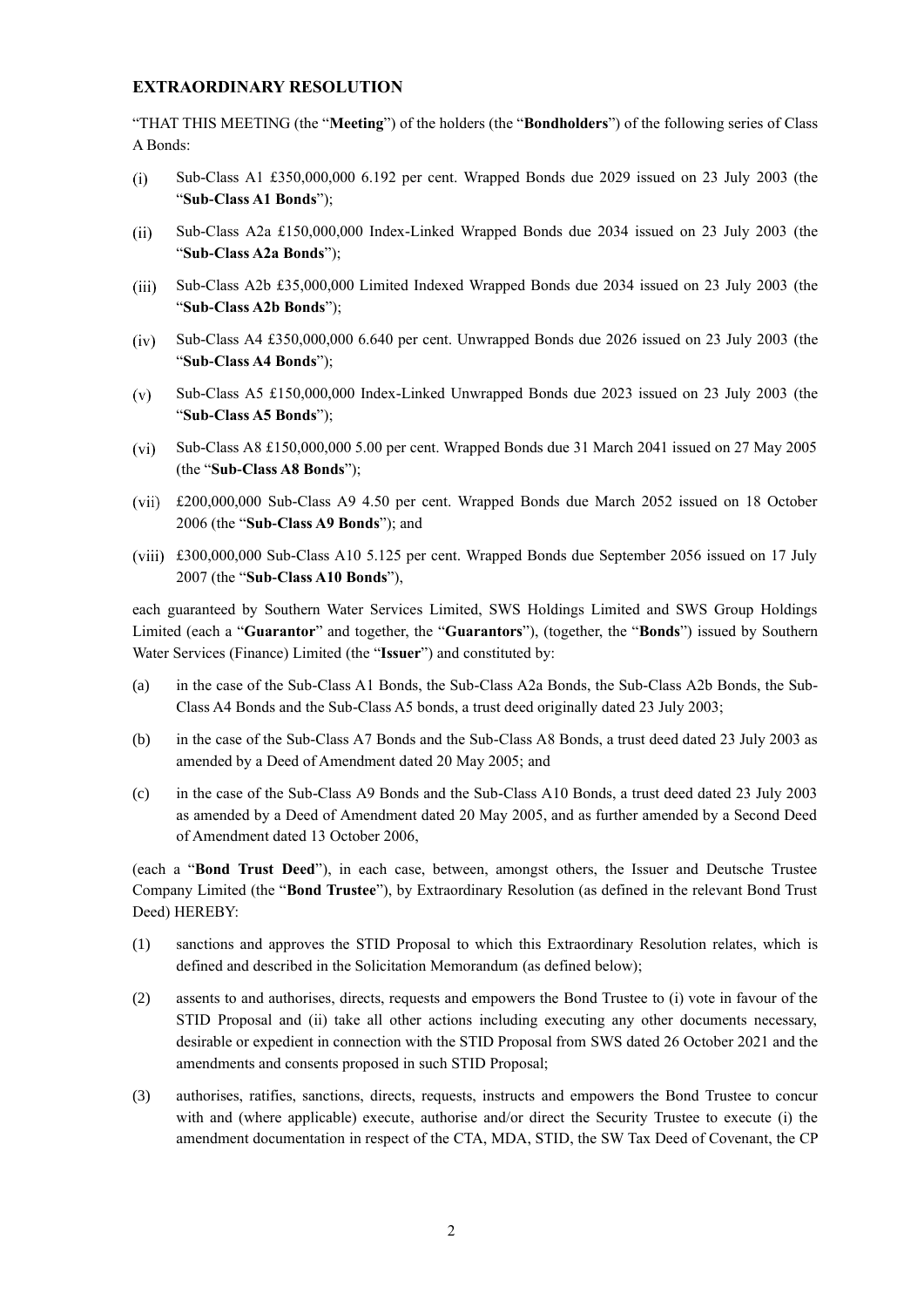Agreement, the relevant Bond Trust Deed, the relevant Agency Agreement, the Security Documents and the Account Bank Agreement set out in the forms, electronic copies of which have been signed by the chairman of this Meeting for the purposes of identification (the "**Amendment Agreements**"), and any consequential modifications (if any) thereto as the Bond Trustee considers necessary in its absolute discretion to give effect to this Extraordinary Resolution and (ii) any other amendments to the Finance Documents in order to give effect to and to implement the STID Proposal;

- (4) sanctions and approves the Substitution Proposal to which this Extraordinary Resolution relates, which is defined and described in the Solicitation Memorandum (as defined below);
- (5) assents to and authorises, directs, requests and empowers the Bond Trustee to (i) vote in favour of the Substitution Proposal and (ii) take all other actions including executing any other documents necessary, desirable or expedient in connection with the Substitution Proposal;
- (6) authorises, ratifies, sanctions, directs, requests, instructs and empowers the Bond Trustee to concur with and (where applicable) execute, authorise and/or direct the Security Trustee to execute (i) the Supplemental Trust Deed and Supplemental Agency Agreement, each signed by the chairman of this Meeting for the purpose of identification and any consequential modifications (if any) thereto as the Bond Trustee considers necessary in its absolute discretion to give effect to this Extraordinary Resolution and (ii) any other documents necessary, desirable or expedient in connection with the Substitution Proposal in order to give effect to and to implement the Substitution Proposal;
- (7) waives any claim Bondholders may have against the Bond Trustee or Security Trustee as a result of any liability they may suffer or incur as a result of acting upon this Extraordinary Resolution (including but not limited to circumstances where it is subsequently found that this Extraordinary Resolution is not valid or binding);
- (8) holds harmless, discharges and exonerates and indemnifies the Bond Trustee and the Security Trustee from and against all liability for which it may have become or may become liable as a result of acting in accordance with this Extraordinary Resolution under the Bonds, the Finance Documents or otherwise in respect of any act or omission, including, without limitation, in connection with this Extraordinary Resolution or its implementation, such modifications or the implementation of those modifications;
- (9) sanctions and assents to every abrogation, amendment, modification, compromise or arrangement in respect of the rights of the Bondholders against the Issuer or the Guarantors or against any of their property whether such rights shall arise under the Bonds, the Finance Documents or otherwise involved in or resulting from the STID Proposal, the Substitution Proposal, this Extraordinary Resolution or their implementation and/or the amendments and modifications to the Bonds, the Finance Documents or otherwise or their implementation; and
- (10) approves that the Bond Trustee be and is hereby authorised and instructed not to obtain any legal opinions in relation to, or to enquire into the power and capacity of any person to enter into the (i) Amendment Agreements or any other amendments to the Finance Documents or the due execution and delivery thereof by any party thereto or the validity and enforceability thereof, or (ii) Supplemental Trust Deed, Supplemental Agency Agreement or any other documents necessary, desirable or expedient in connection with the Substitution Proposal or the due execution and delivery thereof by any party thereto or the validity and enforceability thereof.

The effectiveness of this Extraordinary Resolution is subject to the satisfaction of the Amendment Conditions as set out in the Solicitation Memorandum.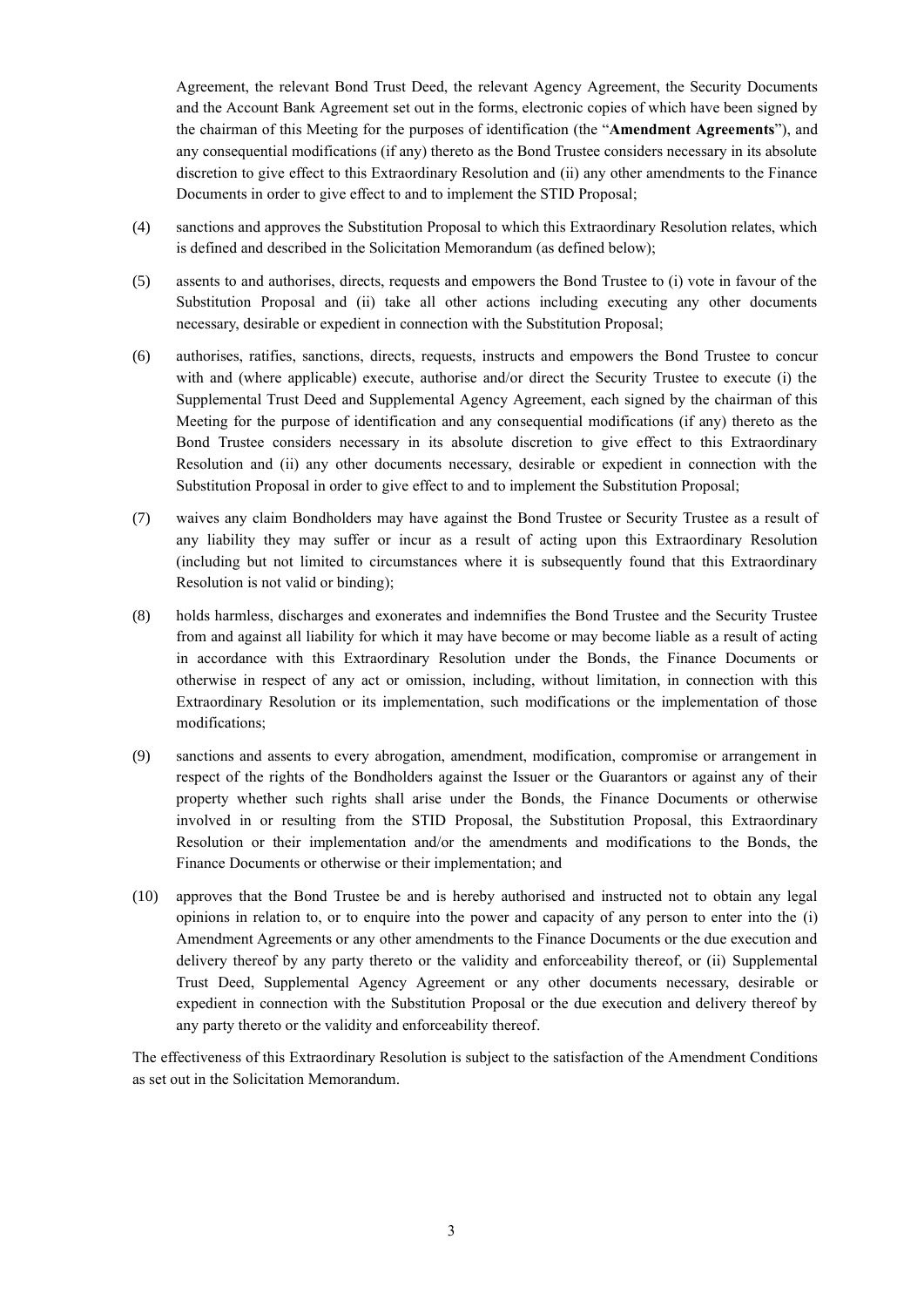Unless the context otherwise requires, capitalised terms used in this Extraordinary Resolution shall bear the meanings given to them in the relevant Bond Trust Deed or, as applicable, the Solicitation Memorandum prepared by the Issuer and dated 26 October 2021 (the "**Solicitation Memorandum**").

# **Documents Available for Inspection**

Bondholders may, at any time during normal business hours on any weekday (Saturdays, Sundays and bank and other public holidays excepted) prior to the Meeting, obtain electronic copies of the documents set out below upon request from the Tabulation Agent at their telephone number or e-mail address set out below.

Documents available:

- the Bond Trust Deed dated 23 July 2003, together with all amendments, restatements and supplements thereto;
- the Agency Agreement dated 23 July 2003, together with all amendments, restatements and supplements thereto;
- the CTA dated 23 July 2003, as most recently amended and restated on 25 October 2018;
- the MDA dated 23 July 2003, as most recently amended and restated on 25 October 2018;
- the STID dated 23 July 2003, as most recently amended and restated on 25 October 2018;
- the SW Tax Deed of Covenant dated 23 July 2003;
- the CP Agreement dated 23 July 2003;
- the Account Bank Agreement dated 24 January 2019;
- the Security Agreement dated 23 July 2003;
- draft of the supplemental security agreement in respect of the shares pledge granted by the New UK Issuer pursuant to the Security Agreement;
- drafts of the Amendment Agreements;
- drafts of the Supplemental Trust Deed and the Supplemental Agency Agreement;
- the STID Proposal dated 26 October 2021; and
- the Solicitation Memorandum dated 26 October 2021.

# **General**

The attention of Bondholders is particularly drawn to the quorum required for the Meeting and for an adjourned Meeting which is set out in "*Voting and Quorum*" below. Having regard to such requirements, Bondholders are strongly urged either to attend (via teleconference) the Meeting or to take steps to be represented at the Meeting, as referred to below, as soon as possible.

NatWest Markets Plc (the "**Sole Solicitation Agent**") does not express any view as to the merits of the Proposals or the Extraordinary Resolution. The Sole Solicitation Agent has not been involved in negotiating the Proposals or the Extraordinary Resolution and makes no representation that all relevant information has been disclosed to the Bondholders in or pursuant to the Notice of Meeting. Accordingly, the Sole Solicitation Agent recommends that Bondholders who are unsure of the impact of the Proposals and the Extraordinary Resolution should seek their own independent financial, legal and tax advice, as appropriate.

The Issuer will bear certain legal, accounting and other professional fees and expenses associated with the Proposals, as more particularly agreed with the Sole Solicitation Agent.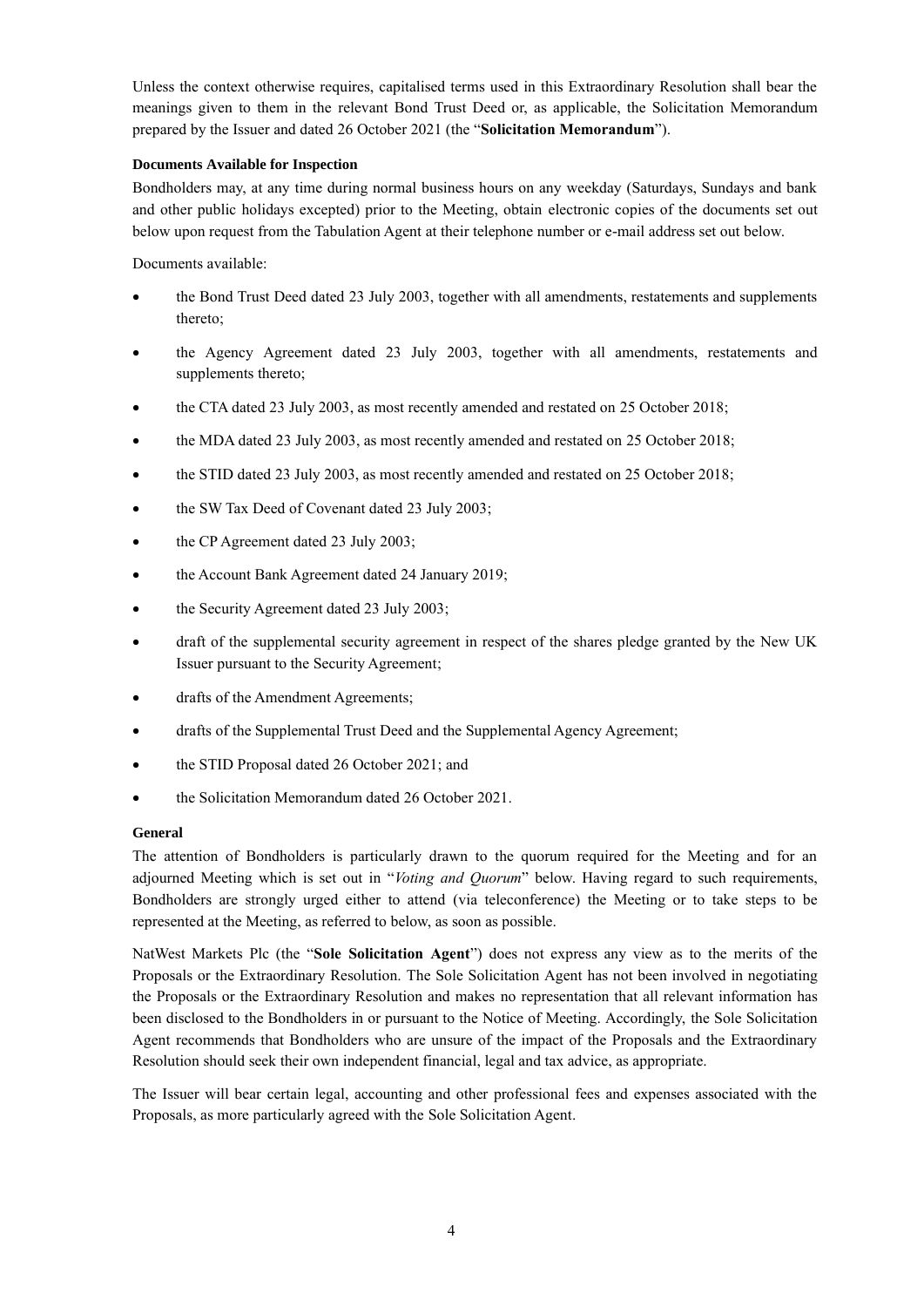**In accordance with normal practice, the Bond Trustee has not been involved in the formulation of the Proposals outlined in the Solicitation Memorandum and the Bond Trustee expresses no opinion on the merits of the Proposals or the Extraordinary Resolution but has authorised it to be stated that it has no objection to the Extraordinary Resolution being submitted to Bondholders for their consideration. The Bond Trustee recommends that Bondholders who are unsure of the impact of the Proposals and the Extraordinary Resolution should take their own independent financial, legal and tax advice on the merits and on the consequences of voting in favour of or against the Extraordinary Resolution. The Bond Trustee is not responsible for the accuracy, completeness, validity or correctness of the statements made in the Solicitation Memorandum or omissions therefrom.**

**Accordingly, Bondholders who are unsure of the impact of the Proposals and the Extraordinary Resolution should seek their own independent financial, legal and tax advice.**

### **Voting and Quorum**

The relevant provisions governing the convening and holding of the Meeting are set out in Schedule 4 to the Bond Trust Deed, copies of which are available for inspection as referred to above.

Each person (a "**Beneficial Owner**") who is the owner of a particular principal amount of the Bonds as shown in the records of Euroclear or Clearstream, Luxembourg or in the records of any Direct Participant should note that they are not the legal or registered holders of the Bonds for the purposes of this Notice of Meeting and will only be entitled to attend (via teleconference) and vote at the Meeting or to appoint a proxy or representative to do so in accordance with the procedures set out below. For the purposes of this Notices of Meeting, a "**Direct Participant**" means each person who is for the time being shown in the records of Euroclear and/or Clearstream, Luxembourg as the holder of a particular principal amount of the Bonds.

Any Direct Participant (directly or on behalf of Beneficial Owners) who has submitted Electronic Voting Instructions, as applicable, to the Clearing Systems no later than 4.00 p.m. (London time) on 18 November 2021 in accordance with the procedures set out in the Solicitation Memorandum need not take any further action in relation to voting at the Meeting in respect of the Extraordinary Resolution. By submitting or delivering a duly completed Electronic Voting Instruction to the relevant Clearing Systems, the relevant Direct Participant instructs the Principal Paying Agent to appoint the Tabulation Agent as proxy to attend (via teleconference) and vote at the Meeting in favour of or against the Extraordinary Resolution.

(1) The following paragraphs (1) and (2) apply only to Direct Participants or Beneficial Owners who have not submitted or delivered or arranged for the submission or delivery of Electronic Voting Instructions to the relevant Clearing System in accordance with the terms of the Solicitation Memorandum. A Direct Participant or Beneficial Owner wishing to attend (via teleconference) and vote at the Meeting in person must produce at the Meeting either definitive Bonds or voting certificates in relation to the Bond in respect of which he wishes to vote. Direct Participants or Beneficial Owners wishing to attend (via teleconference) the Meeting must provide the Tabulation Agent with a valid voting certificate or certificates issued by the Principal Paying Agent relating to the Bonds in respect of which it wishes to vote. Direct Participants or Beneficial Owners wishing to attend the teleconference may obtain dial-in details from the Tabulation Agent using the notice details set out in the Solicitation Memorandum, upon the Tabulation Agent being satisfied that any Direct Participant or Beneficial Owner requesting the same has provided evidence of their holdings of the relevant Bonds. Those Beneficial Owners who, and Direct Participants of Beneficial Owners who, hold their interests in the Bonds through the clearing systems and who wish to attend (via teleconference) and vote at the Meeting should contact the relevant Clearing System (through the relevant Direct Participant, if applicable) to make arrangements to be appointed as proxy in respect of the Bonds in which they have an interest for the purpose of attending (via teleconference) and voting at the Meeting in person. Such Beneficial Owners or Direct Participants must have made arrangements to vote with the relevant clearing system (through the relevant Direct Participant, if applicable) in time for the relevant clearing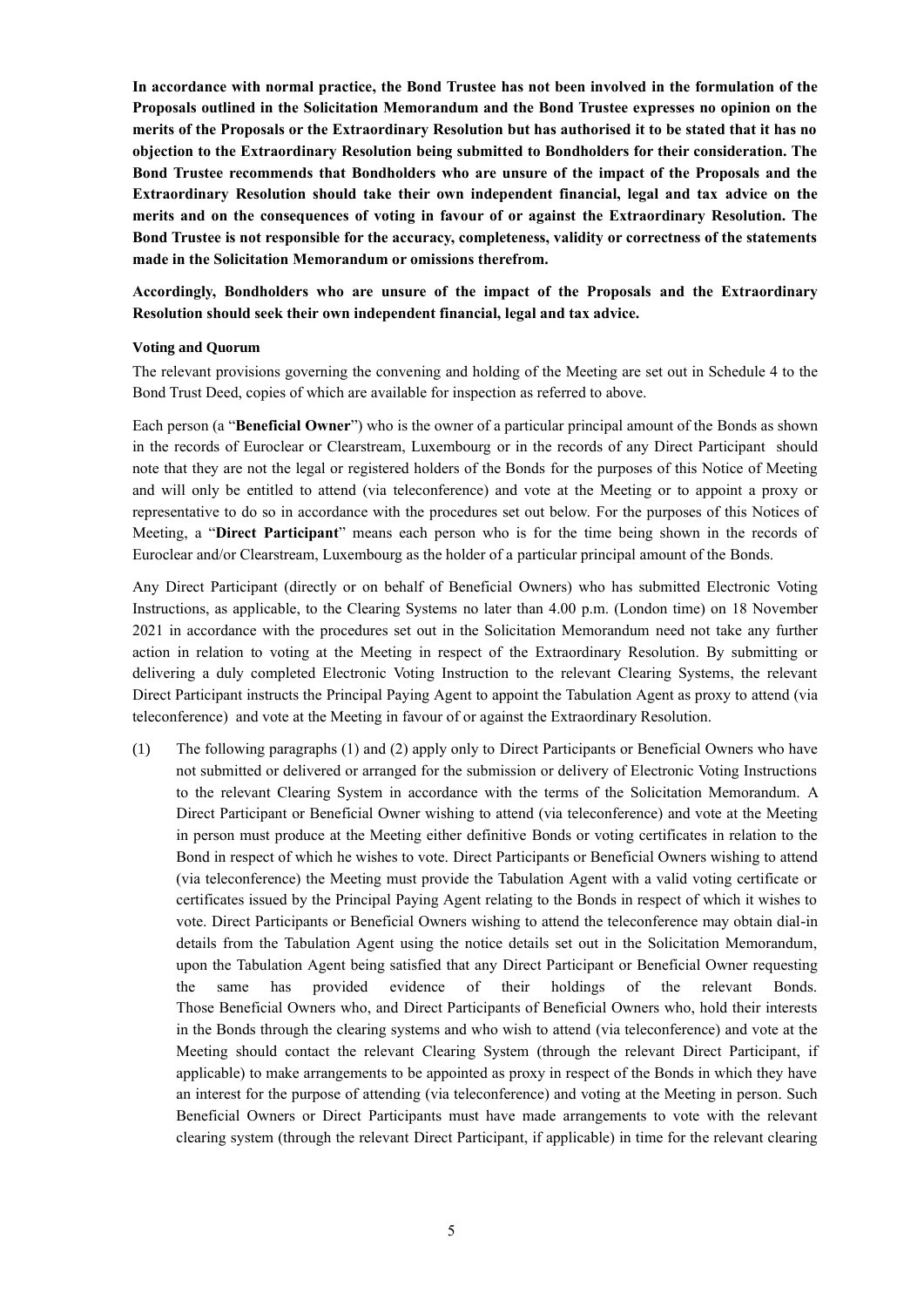system to arrange for them to be appointed as a proxy no later than 4.00 p.m. (London time) on 18 November 2021. A Direct Participant or Beneficial Owner not wishing to attend (via teleconference) and vote at the Meeting in person may either deliver his Bond(s) or a document (in the case of a Direct Participant which is a corporation) appointing such person as representative of any such holder or Beneficial Owner to the person whom he wishes to attend (via teleconference) on his behalf instructing the Principal Paying Agent to appoint a proxy to attend (via teleconference) and vote at the Meeting in accordance with his instructions. Those Beneficial Owners who, and Direct Participants of Beneficial Owners who, hold their interests in the Bonds through a clearing system and who wish to vote at but who do not wish to attend (via teleconference) the Meeting should contact the relevant clearing system (through the relevant Direct Participant, if applicable) to arrange for another person nominated by them to be appointed as a proxy in respect of such Bonds in which they have an interest to attend (via teleconference) and vote at the Meeting on their behalf or to make arrangements for the votes relating to such Bonds in which they have an interest to be cast on their behalf by or on behalf of the Principal Paying Agent acting as a proxy. Such Beneficial Owners or Direct Participants must have made arrangements to vote with the relevant clearing system (through the relevant Direct Participant, if applicable) in time for the relevant clearing system to arrange for the Beneficial Owner's nominee, or a representative of the Principal Paying Agent, to be appointed as a proxy not later than 4.00 p.m. (London time) on 18 November 2021.

- (2) Bonds may be deposited with any Principal Paying Agent or held (to such Principal Paying Agent's satisfaction) to the order of such Principal Paying Agent or under such Principal Paying Agent's control or blocked in an account with a clearing system for the purpose of obtaining voting certificates or appointing proxies, not later than 4.00 p.m. (London time) on 18 November 2021 (or, if applicable, 48 hours before the time appointed for holding any adjournment of a Meeting) or appointing representatives in respect of the Meeting. Bonds so deposited or held will not be released until the earlier of the conclusion of the Meeting (or, if applicable, any adjournment of such Meeting) or the surrender of the receipt issued by the Principal Paying Agent in respect of such deposited Bonds in accordance with the Bondholder Meeting Provisions or such Bonds ceasing to be held to the Principal Paying Agent's order or under its control in connection with any amendment to the block voting instruction in accordance with the Bondholder Meeting Provisions.
- (3) The Extraordinary Resolution may only be considered at the Meeting if the Meeting is quorate. The Meeting will be quorate if at least one or more persons is or are present at the Meeting holding Bonds or voting certificates or being proxies or representatives who hold(s) or represent(s) the requisite nominal amount of outstanding Bonds for the quorum requirement (as set out below across from "Original Meeting"). If the Meeting is not quorate, it will be adjourned to a later time and date. When the Meeting resumes following adjournment, the Bond Trust Deed makes provision for a lower quorum requirement (as set out below across from "Adjourned Meeting").
- (4) If, within 15 minutes (or such longer period not exceeding 30 minutes as the chairman may decide) of the time fixed for the Meeting, a quorum is not present, the Meeting shall be adjourned for such period, being not less than 13 clear days nor more than 42 clear days, and to such place as may be appointed by the chairman of the Meeting either at or subsequent to such Meeting and approved by the Bond Trustee.
- (5) The quorum requirement is as follows:

### *Meeting*

# *Quorum Requirement*

Original Meeting

One or more persons present holding Definitive Bonds or voting certificates or being proxies or representatives and holding or representing not less than three-quarters of the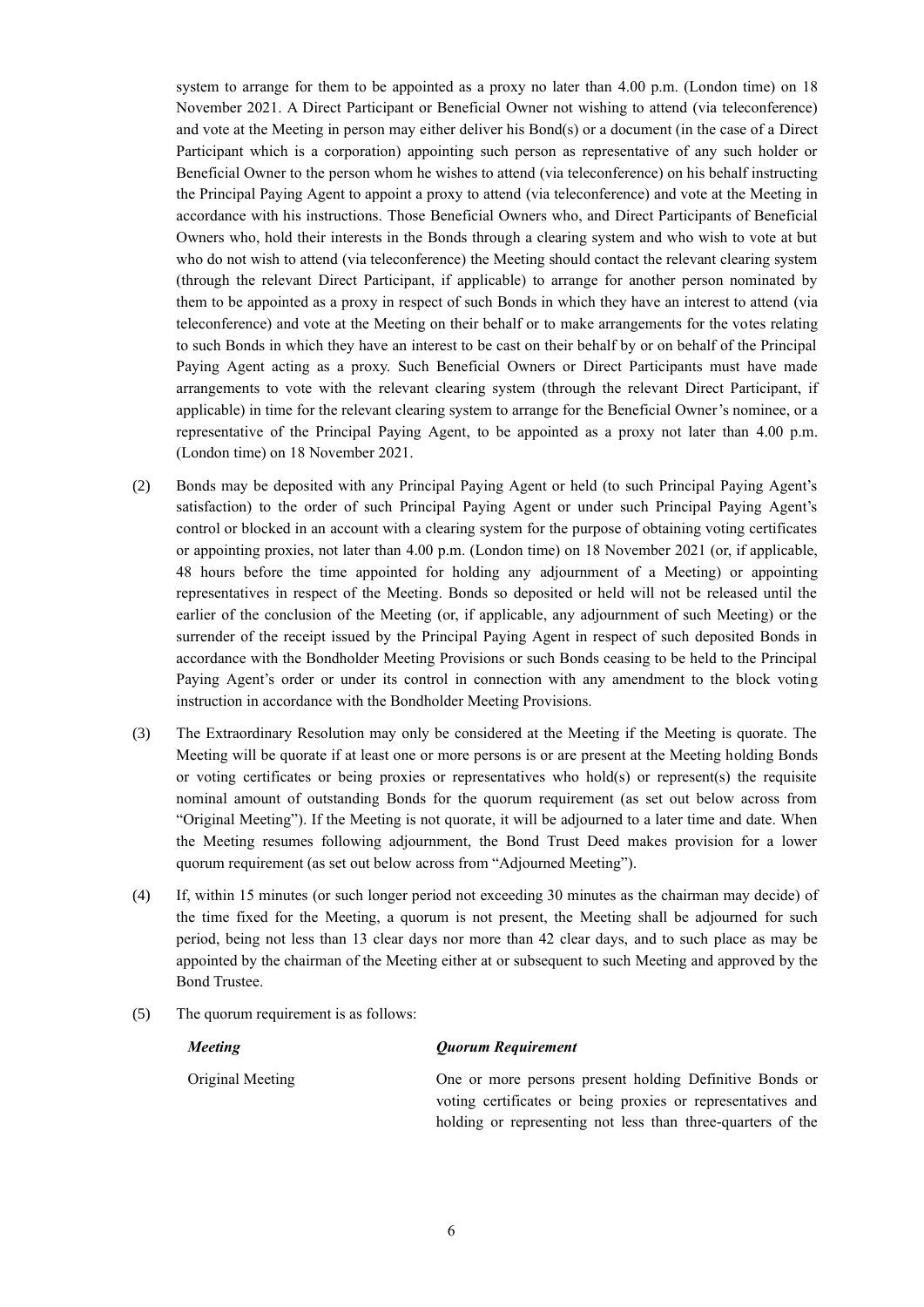nominal amount of the Bonds for the time being outstanding.

Adjourned Meeting One or more persons present holding Definitive Bonds or voting certificates or being proxies or representatives and holding or representing not less than one-quarter of the nominal amount of the Bonds for the time being outstanding.

Every question submitted to the Meeting shall, if so required by the chairman, be decided in the first instance by a show of hands unless a poll is (before or on the declaration of the result of the show of hands) demanded by the chairman, the Issuer, the Guarantors, the Bond Trustee or by any person present holding Bonds or voting certificates or being proxies or representatives. On a show of hands, every person who is present in person and who is holding Bonds or voting certificates or is a proxy or representative shall have one vote.

On a poll, every person who is so present shall have one vote in respect of each £1 in nominal amount of the definitive bonds so produced or represented by the voting certificate so produced or in respect of which he is proxy or representative.

In case of equality of votes, the chairman shall, both on a show of hands and on a poll, have a casting vote in addition to the vote or votes (if any) to which he may be entitled as a Bondholder or as a holder of a voting certificate or as a proxy or representative.

Votes in favour of the Extraordinary Resolution must represent a majority of the votes cast, consisting of not less than three-quarters of the persons thereat upon a show of hands or if a poll is duly demanded by a majority consisting of not less than three-quarters of the votes cast on such poll, for the Extraordinary Resolution to be duly passed.

- (1) If passed, the Extraordinary Resolution will be binding upon all Bondholders, whether or not they were present or represented at the Meeting and whether or not they voted at the Meeting. Furthermore, Bondholders should note that the implementation of the Extraordinary Resolution (if passed at the Meeting) is conditional upon the STID Proposal being approved and implemented.
- (2) This notice, and any non-contractual obligations arising out of or in connection with it, is governed by, and shall be construed in accordance with, English law.
- (3) Notice of the result of the Meeting will be given to Bondholders in accordance with the provisions of the Bond Trust Deed.
- (4) Bondholders whose Bonds are held by Clearstream, Luxembourg or Euroclear should contact the Tabulation Agent for more information.
- (5) The Sole Solicitation Agent for the Proposals is:

**NatWest Markets Plc** 250 Bishopsgate London EC2M 4AA United Kingdom

(6) The Tabulation Agent with respect to the Proposals is:

**Lucid Issuer Services Limited** The Shard 32 London Bridge Street London SE1 9SG United Kingdom